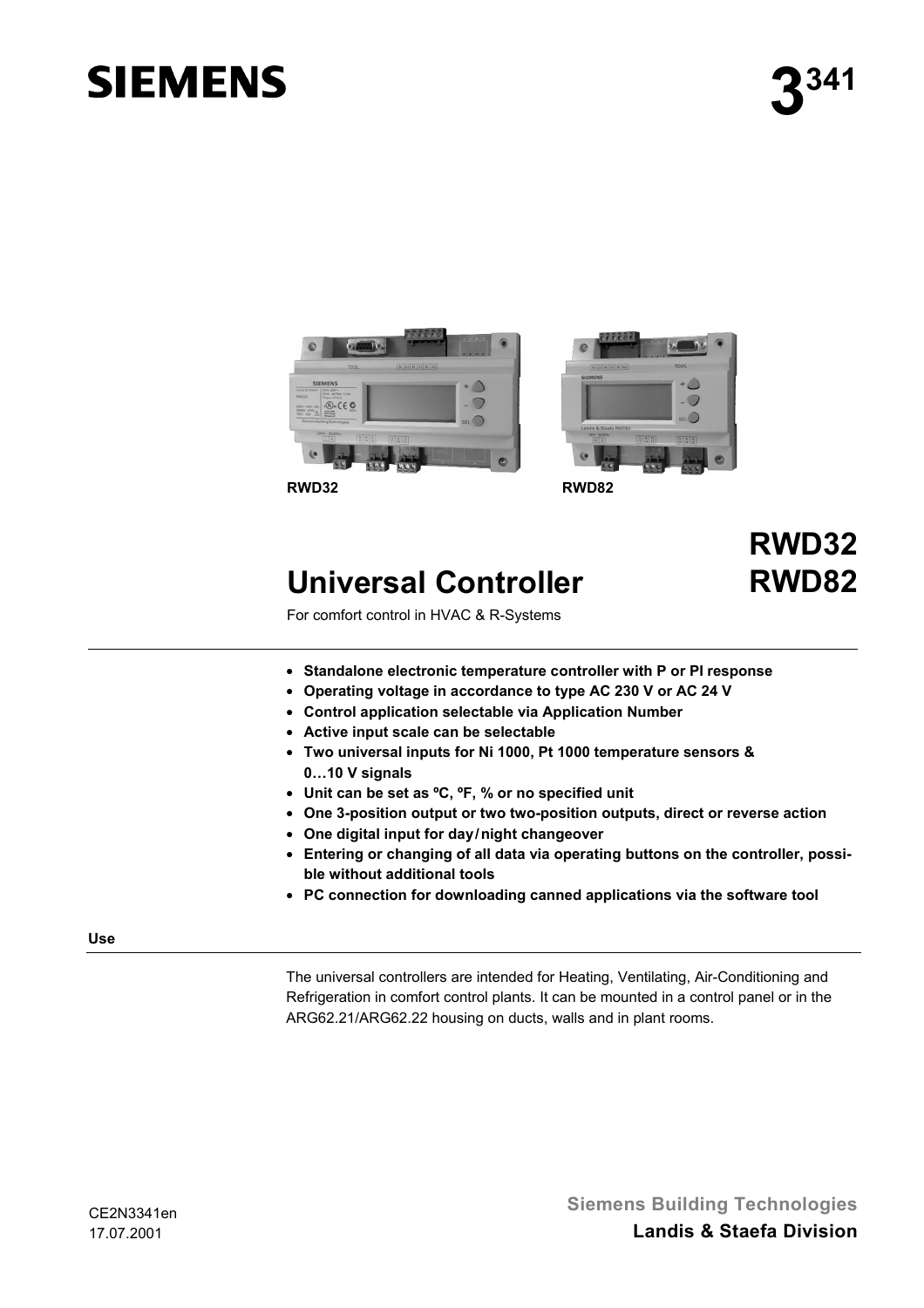Measurement and control of temperature, relative humidity, absolute humidity, enthalpy, pressure differential, volumetric airflow and indoor air quality. The input scale can be set from –100 units to 8,000 units.

#### **Functions Summary**

• Controller

Stand-alone controller with one 3-position or two 2-position (ON/OFF) outputs with independent adjustment on each sequence for direct acting and/or reverse acting. In 3-position operation, the controller exhibits PI response.

- Auxiliary selectable function
	- Universal input X2 for one of the following functions:
	- − PI limiter function (Absolute & Relative)
	- − Remote setpoint function
	- − Cascade control function
	- − Setpoint compensation
	- − Winter/summer operation
	- − Maximum priority
- Digital input D1 for setpoint changeover day/night

#### **Input & Output summary**

| Inputs    |         | Outputs(either) |            | Operating      | Type      |
|-----------|---------|-----------------|------------|----------------|-----------|
| Universal | Digital | 3-position      | 2-position | voltage        | reference |
|           |         |                 |            | AC 230 V       | RWD32     |
|           |         |                 |            | <b>AC 24 V</b> | RWD82     |

| <b>Accessories</b> | Name                                         | Type         |  |
|--------------------|----------------------------------------------|--------------|--|
|                    | Protective small enclosure for wall mounting | ARG62.21     |  |
|                    | Protective big enclosure for wall mounting   | ARG62.22     |  |
|                    | Software Tool                                | S3341A031EN0 |  |

#### **Equipment combinations**

The following Landis & Staefa units can be connected to RWD32 and RWD82 universal controllers.

| Units                                                               | Data sheet no. |
|---------------------------------------------------------------------|----------------|
| Sensor with LG Ni 1000 temperature sensing element                  | $17$ to $19$   |
| Sensor with Pt 1000 temperature sensing element                     | 1846           |
| Sensor with DC 010 V measuring signal                               | $17$ to $19$   |
| Room temperature sensor with setpoint adjuster QAA25<br>or QAA25/AP | 1721 / 1748    |
| Remote setpoint adjusters FZA21.11 + FZA61.11                       | 19             |
| Air damper actuators with 3-position input                          | 46             |
| Valve actuators with 3-position input                               | 45             |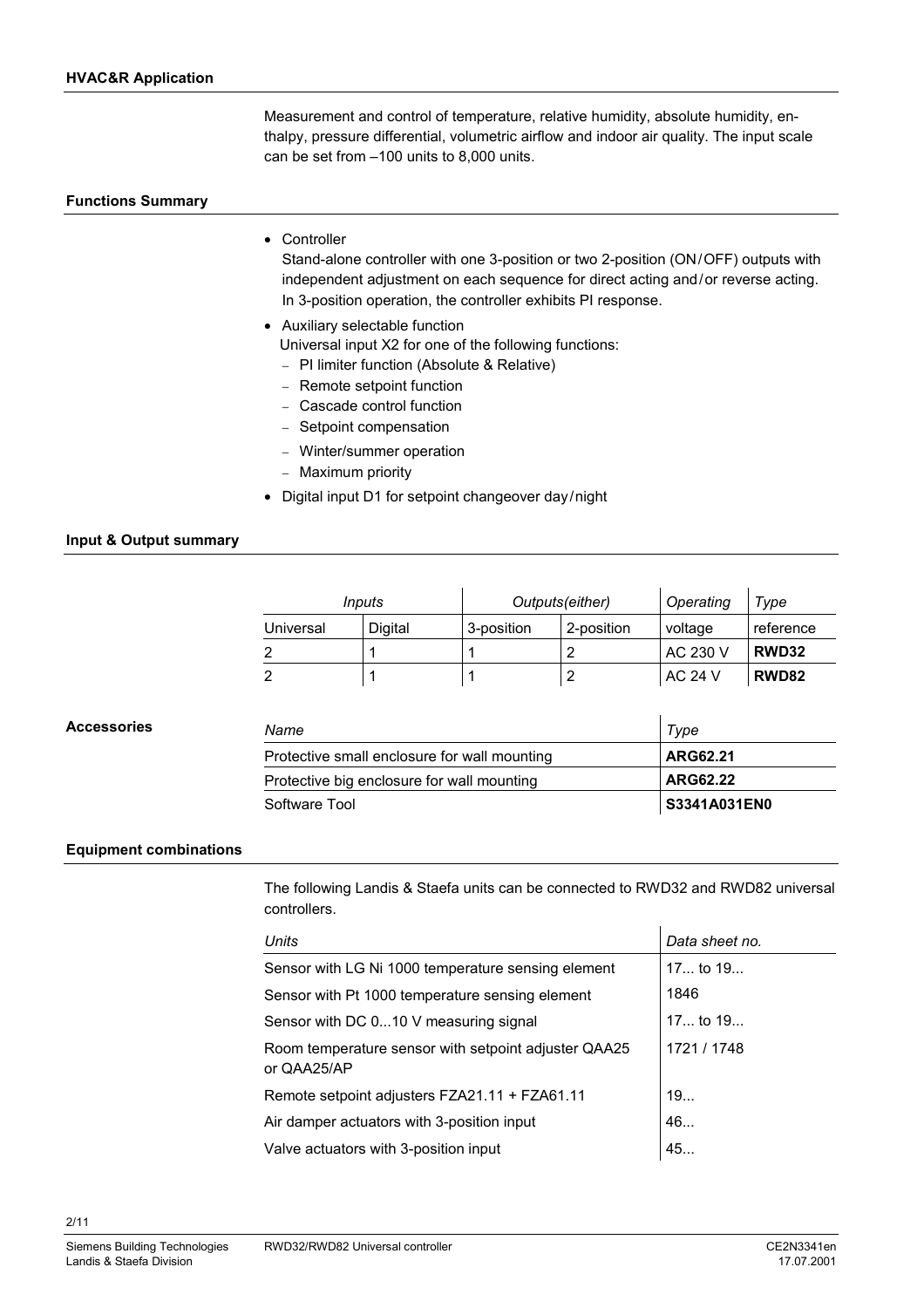|                                                          | Other combinations with third-party units are possible, provided the input and output<br>specifications match the RWD32 and RWD82.                                                                                                                                                               |                                                                                                                                  |
|----------------------------------------------------------|--------------------------------------------------------------------------------------------------------------------------------------------------------------------------------------------------------------------------------------------------------------------------------------------------|----------------------------------------------------------------------------------------------------------------------------------|
| <b>Software Tool</b>                                     | A software tool for controller application selection and parameter adjustment is avail-<br>able. It is a user-friendly Windows® 95 (or above) based software tool which provides<br>you a printout of the controller settings.                                                                   |                                                                                                                                  |
| <b>Functions</b>                                         |                                                                                                                                                                                                                                                                                                  |                                                                                                                                  |
|                                                          |                                                                                                                                                                                                                                                                                                  |                                                                                                                                  |
| <b>Controller type</b>                                   | The RWD32 and RWD82 are stand-alone universal controllers, which perform both<br>primary and auxiliary control functions. The respective mode is defined by entering the<br>corresponding configuration and setting parameters via the push buttons on the con-<br>troller or the software tool. |                                                                                                                                  |
| <b>Main functions</b>                                    | The RWD32 and RWD82 controllers can be programmed as follows:                                                                                                                                                                                                                                    |                                                                                                                                  |
|                                                          | • 2-position controller: Q1 and Q2                                                                                                                                                                                                                                                               | reverse and/or direct acting on each step                                                                                        |
|                                                          | 3-position controller: Q1 or Q2                                                                                                                                                                                                                                                                  | reverse or direct acting                                                                                                         |
| <b>Dependent Control</b><br>Loops                        | SD<br>ON<br><b>OFF</b><br>Load<br>Setpoint<br>2 Reverse Acting Sequences                                                                                                                                                                                                                         | ON<br>OFF<br>Load<br>Setpoint<br>2 Direct Acting Sequences                                                                       |
|                                                          | (Dependent loops)<br>(Application No.: 10-19)                                                                                                                                                                                                                                                    | (Dependent loops)<br>(Application No.: 50-59)                                                                                    |
| <b>Independent Control</b><br>Loops                      | Q1<br>SD<br><b>SD</b><br>ON<br>OFF<br>Load<br>$\frac{SD}{2}$<br>$\frac{sp}{2}$<br>$\frac{sp}{2}$<br>$\frac{SD}{2}$<br>Setpoint                                                                                                                                                                   | Q2<br>Q1<br><b>SD</b><br>SD<br>ΟŅ<br>OFF<br>Load<br>$rac{SD}{2}$<br>$\frac{SD}{2}$<br>$rac{SD}{2}$<br>$\frac{SD}{2}$<br>Setpoint |
|                                                          | 2 Reverse Acting Sequences<br>(Independent loops)<br>(Application No.: 20-29)                                                                                                                                                                                                                    | 2 Direct Acting Sequences<br>(Independent loops)<br>(Application No.: 60-69)                                                     |
| <b>Reverse and Direct</b><br><b>Acting Control Loops</b> | Q2<br>Q1<br><b>SD</b><br><b>SD</b><br>ON<br>OFF-<br>Load<br>$rac{\overline{SD}}{2}$<br>$rac{\text{SD}}{2}$<br>$rac{\text{SD}}{2}$<br>$rac{\text{SD}}{2}$<br>Setpoint <sup>/</sup>                                                                                                                |                                                                                                                                  |
|                                                          | Reverse and Direct Acting Sequences<br>(Application No.: 40-49)                                                                                                                                                                                                                                  |                                                                                                                                  |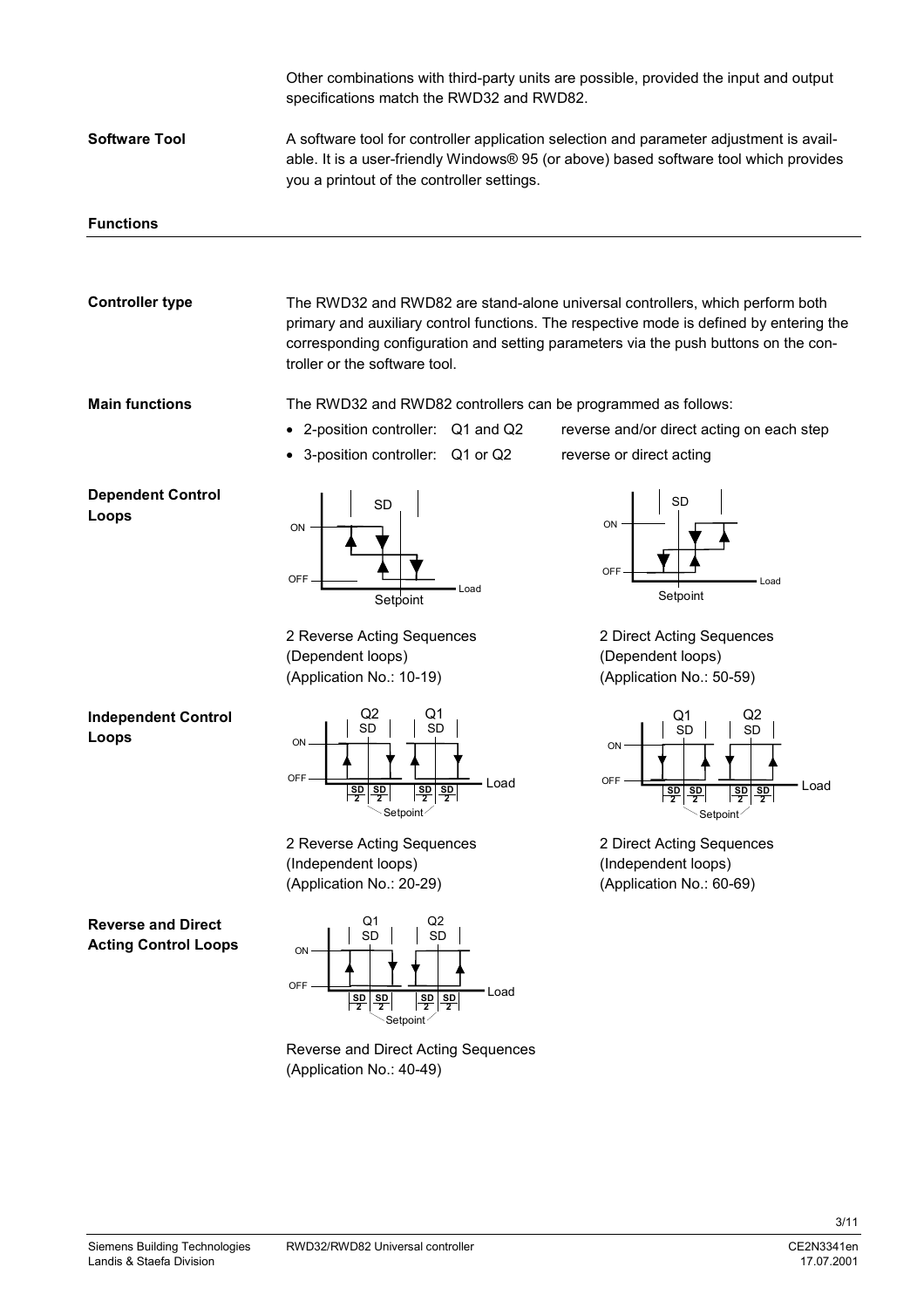#### **3-point Control Loop**





(Application No.: 70-79)

The universal input X1 is used as the primary input for a Landis & Staefa Ni 1000 temperature sensor, a Pt 1000 temperature sensor or a 0…10 V DC active input. Universal input X1

The universal input X2 is used as the secondary input for a Landis & Staefa Ni 1000 temperature sensor, a Pt 1000 temperature sensor, an active / passive remote setpoint transmitter or a 0…10 V DC active input. Universal input X2

The digital input D1 is used to select the day/night changeover. Changeover occurs via potential-free contacts between D1 and M. Digital input D1

Each output Q (Q1, Q2) can be configured for either reverse or direct acting. Digital outputs Q

**Example**

Ventilating plant with temperature control



X1 Room temperature<br>Q1 Heating, reverse at Heating, reverse action

Q2 Cooling, direct action

**Auxiliary functions**

- PI limiter function (Absolute & Relative)
- Remote setpoint function
- Cascade control function
- Setpoint compensation
- Winter/summer operation
- Maximum priority

Additionally, the day and night operation mode is available.

One of the following auxiliary functions can be selected:

PI limiter function

the supply air temperature (X2).

When the value drops below or exceeds the limiter setpoint, the limiter function controls and takes prior-

The limiter function with PI control enables absolute(or relative) maximum or minimum limitation of



A remote setpoint transmitter (FZA21.11, QAA25 or QAA25/AP), connected to X2 and configured accordingly, enables setpoint adjustment. **Remote setpoint**

> Active measurement from 0...10 V DC corresponding adjustable range from –100 to 8000

Passive measurement from  $0...1000 \Omega$  corresponding adjustable range from –100 to 8000

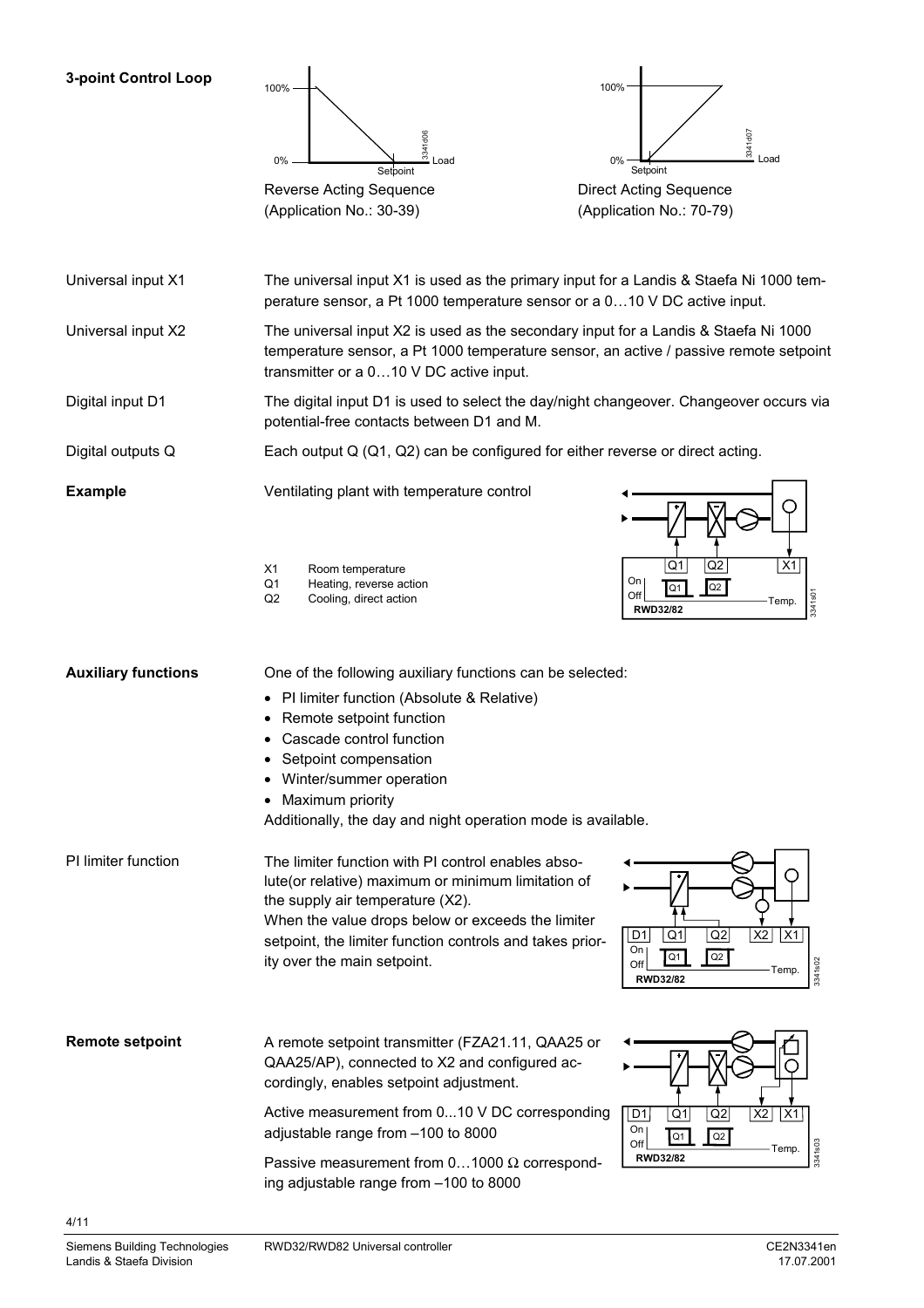| Cascade control            | X2 Supply air temperature sensor                                                                                                                                                                                                                |                                                                                                     |
|----------------------------|-------------------------------------------------------------------------------------------------------------------------------------------------------------------------------------------------------------------------------------------------|-----------------------------------------------------------------------------------------------------|
|                            | You can select the PI/PI room/supply air tem-<br>perature cascade control. In this case, the virtual<br>PI room temperature controller determines the<br>setpoint within the limiter setpoints for the PI supply<br>air temperature controller. | $X2$ $X1$<br>Q1<br>Q <sub>2</sub><br>3341s04<br>Temp.<br><b>RWD32/82</b>                            |
| <b>Maximum Priority</b>    | <b>Maximum Priority, cooling</b><br>If the value $(010 V)$ of the input X2 is greater<br>than the calculated output of the 3-point cooling<br>sequence, the output will use the X2 input value as<br>output value.                              | Q2<br> Q1 <br>$X1$ $X2$<br>Y<br>Temp.<br><b>RWD32/82</b>                                            |
| Setpoint compensation      | The temperature setpoint X1 is shifted by the tem-<br>perature as measured at sensor X2.                                                                                                                                                        |                                                                                                     |
|                            | Configuration of the RWD32 or RWD82 defines the<br>influence on setpoint X1.                                                                                                                                                                    | X <sub>2</sub><br>Q1<br>Q2<br>X1                                                                    |
|                            | The example shows the room air temperature set-<br>point as controlled by the outside temperature.                                                                                                                                              | On<br>Q <sub>1</sub><br>Q2<br>Off<br>3341s0<br>Temp.<br><b>RWD32/82</b>                             |
| Winter/Summer<br>operation | A digital switch or anlog input between terminals<br>X2 and M can be used to implement win-<br>ter/summer changeover.                                                                                                                           | IT I                                                                                                |
|                            | <b>Digital changeover</b><br>When the contact is closed, summer operation is<br>selected. Reverse acting output (Q1 only) is set to<br>direct action (cooling).                                                                                 | $\overline{X2}$<br>Q2<br>X1<br>Q1<br>On <sub>1</sub><br>Q1<br>Q2<br>Off<br>Temp.<br><b>RWD32/82</b> |
|                            | Analog changeover<br>When the X2 input exceeds the setpoint, summer<br>operation is selected. Reverse acting output (Q1<br>only) is set to direct action (cooling).                                                                             |                                                                                                     |
| Day/night setpoint         | A contact between terminals D1 and M can be<br>used to implement setpoint changeover for<br>day/night operation.                                                                                                                                |                                                                                                     |
|                            | When the contact is open, the setpoints for day<br>operation are selected.                                                                                                                                                                      | Q <sub>1</sub><br>Q2<br>X <sub>1</sub><br>D1<br>On<br>$Q2$<br>Q <sub>1</sub><br>Off                 |
|                            | When the contact is closed, the setpoints for night<br>operation are selected.                                                                                                                                                                  | 3341s08<br>Temp.<br><b>RWD32/82</b>                                                                 |
|                            | During the night mode, the following auxiliary func-<br>tions are disabled: remote setpoint, abso-<br>lute/Relative limiter, setpoint compensation and<br>maximum priority.                                                                     |                                                                                                     |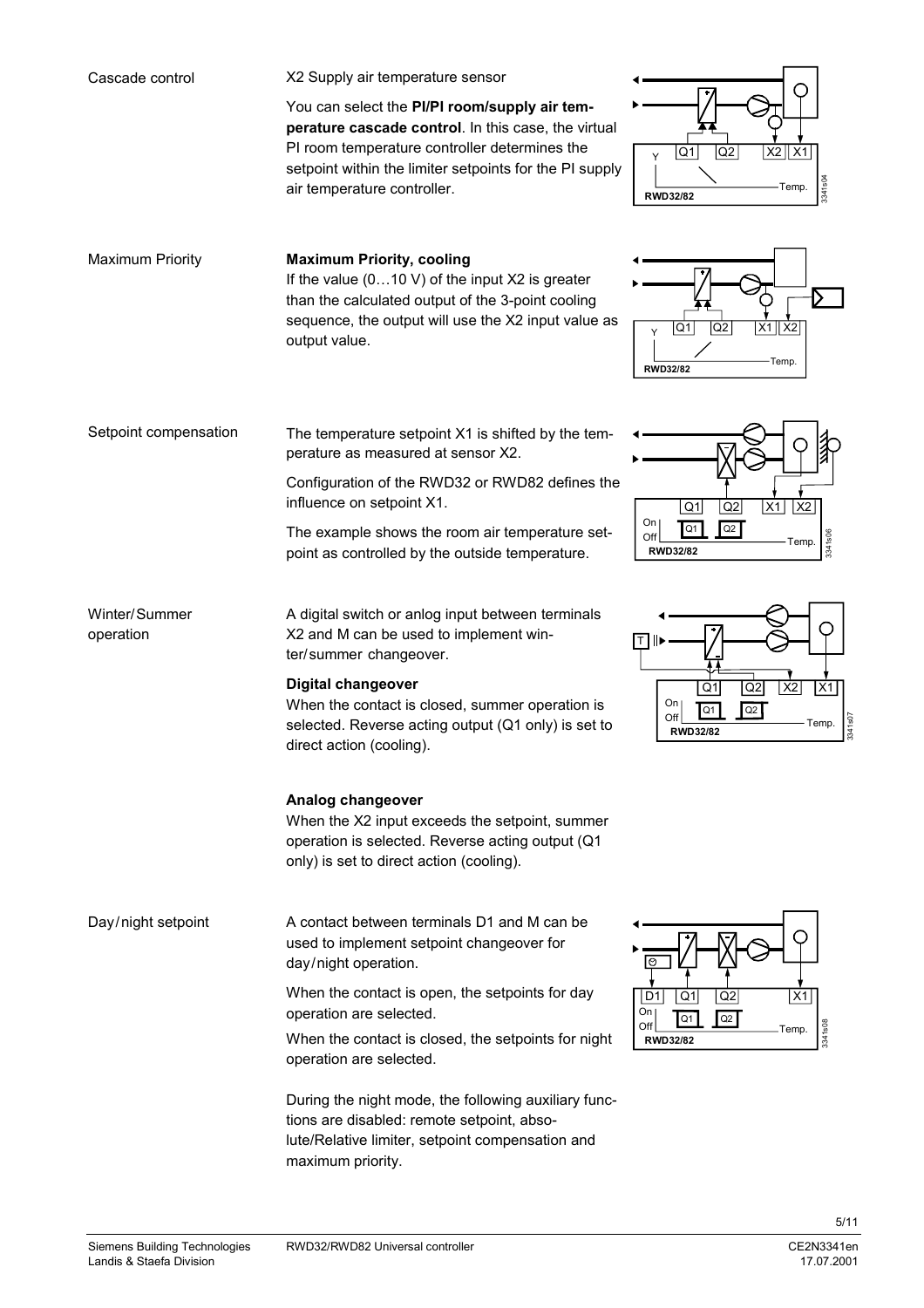#### **Mechanical design**

| vvava. uvv.g                                   |                                                                                                                                                                                                                                                                                                                                                                                                                                                                                                                 |  |  |
|------------------------------------------------|-----------------------------------------------------------------------------------------------------------------------------------------------------------------------------------------------------------------------------------------------------------------------------------------------------------------------------------------------------------------------------------------------------------------------------------------------------------------------------------------------------------------|--|--|
| <b>Housing</b>                                 | The RWD32 & the RWD82 universal controllers are as per DIN 43 880 Gr. 1 require-<br>ments.                                                                                                                                                                                                                                                                                                                                                                                                                      |  |  |
| <b>Protective housing</b><br>ARG62.21/ARG62.22 | A protective housing is used to protect the controller when mounted outside a control<br>panel, such as on ducts, walls and in plant rooms. Furthermore, the protective housing<br>prevents inadvertent contact with voltage supplying parts such as the connecting termi-<br>nals.<br>The RWD32 or RWD82 clips into the protective housing.<br>The cable entries are located at the top and the bottom of the protective housing.<br>The front has an opening for the LCD display and the programming buttons. |  |  |
| <b>Mounting options</b>                        | The RWD32 and RWD82 universal controllers can be mounted as follows:<br>In a standard electrical control cabinet as per DIN 43 880<br>Wall mounted in a protective housing<br>Front mounting with standard available installation elements<br>٠                                                                                                                                                                                                                                                                 |  |  |
| <b>Terminals</b>                               | Plug-in screw terminals                                                                                                                                                                                                                                                                                                                                                                                                                                                                                         |  |  |
| <b>Operating and display</b><br>elements       | The RWD32 and RWD82 are operated by the buttons on the controller front. Additional<br>tools are not necessary. A 9-pin port is provided for optional programming via the soft-<br>ware tool.<br>0000<br>DOOC<br>$\phi$<br>$\circ$ $(\ldots)$<br>$\circ$ () $\circ$<br>♦<br>φ<br>3341z0<br>$\color{red} \phi$<br>।००<br>000<br>೦೦೦⊢೦೦೦<br>OΟ<br>nn<br>RWD32<br>RWD82                                                                                                                                            |  |  |
| LCD                                            | The LCD shows the following information for normal operation:<br>Current operating values (maximum 4 digits)<br>Current setpoints (day/night)<br>Application number<br>Control sequencing diagram<br>Auxiliary input value<br>• Selected auxiliary function                                                                                                                                                                                                                                                     |  |  |
| Operating buttons                              | The controller has three operating buttons for the following functions:                                                                                                                                                                                                                                                                                                                                                                                                                                         |  |  |
| <b>SELECT</b>                                  | The SELECT $\bullet$ button is used to enter or save the value adjustment.                                                                                                                                                                                                                                                                                                                                                                                                                                      |  |  |
|                                                | The $\blacktriangledown$ operating buttons are used for viewing and adjusting parameters.                                                                                                                                                                                                                                                                                                                                                                                                                       |  |  |

To configure the controller, follow the instructions supplied with the controller.

6/11

**Configuration**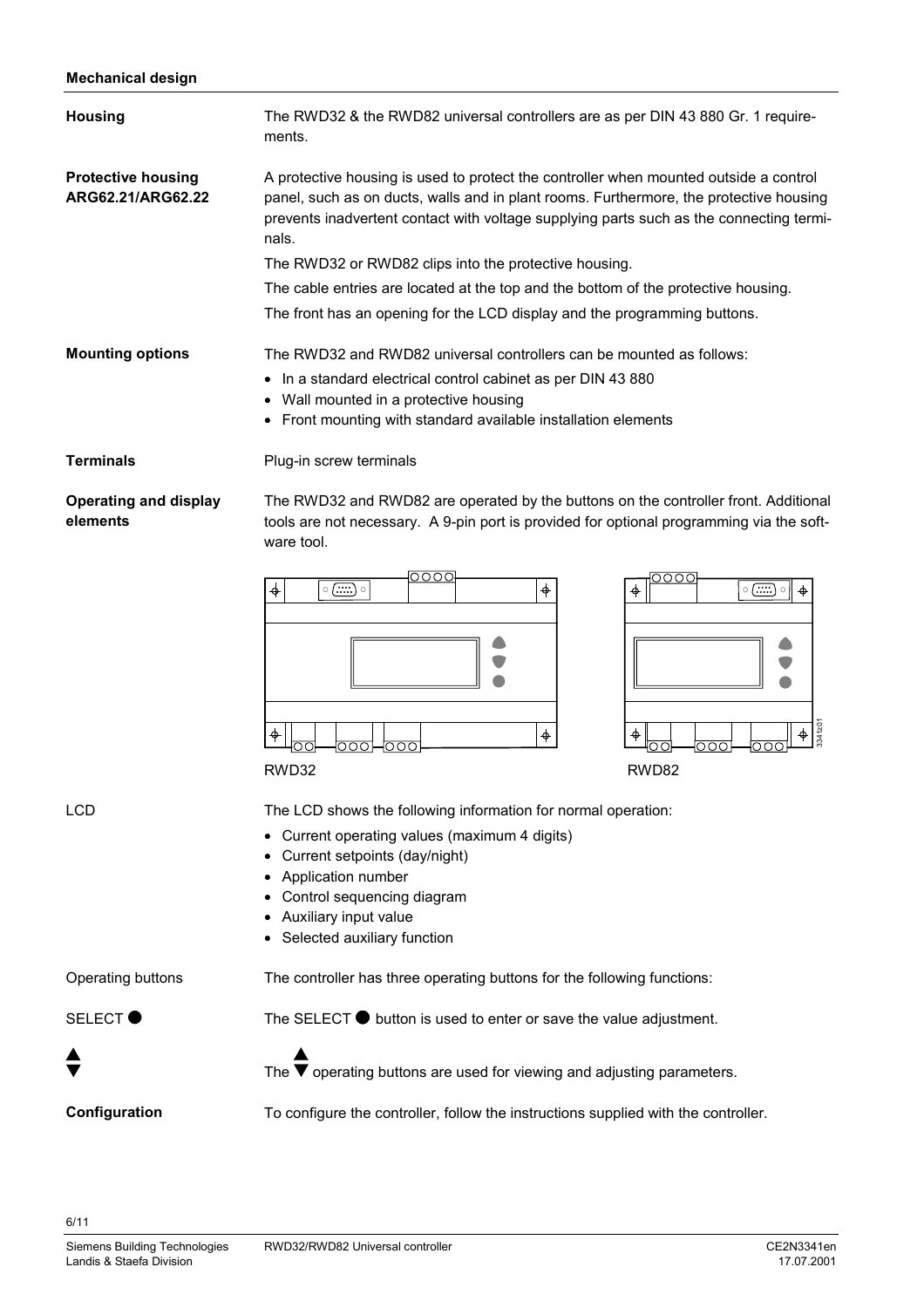| Intended use       | Use this controller only for applications as described in the description on the title page<br>(bold print) and the section "Use". Additionally, observe all conditions and restrictions<br>imposed in this section and in "Technical data". |
|--------------------|----------------------------------------------------------------------------------------------------------------------------------------------------------------------------------------------------------------------------------------------|
| $\bigwedge$        | The sections marked with a warning symbol contain technical safety requirements and<br>restrictions. Observe all of these warnings as they directly relate to the protection of<br>person and equipment.                                     |
| Installation notes |                                                                                                                                                                                                                                              |

The RWD32 and RWD82 controllers can be mounted as follows: Observe all local installation and mounting regulations.

- A On a DIN rail (EN 50 022-35 x 7.5) at least 120 mm long for RWD82 and 170 mm long for RWD32
- B Wall mounted with 2 screws
- C Front mounted using standard elements. e.g. 1x DIN rail 150 mm long for RWD82 and 195 mm long for RWD32, 2x hexagonal placeholders 50 mm, washers and screws
- D In the ARG62.21/ARG62.22 protective housing



#### Standard cables can be used for the controller. However, when mounting in an environment greatly exposed to EMI, use only shielded cables. **Electrical installation**

- The RWD32 is designed for AC 230 V operating voltage.
- The RWD82 is designed for AC 24 V operating voltage.

The low voltage must comply with the requirements for safety extra-low voltage (SELV) as per EN 60730.

Use safety insulating transformers with double insulation as per EN 60742; they must be designed for 100 % on-time.

When using several transformers in one system, the connection terminals G0 must be galvanically connected.

Supplying voltages above AC 24 V to low voltage connections may damage or destroy the controller or any other connected devices. Additionally, connections to voltages exceeding AC 42 V endanger personal safety.

### Λ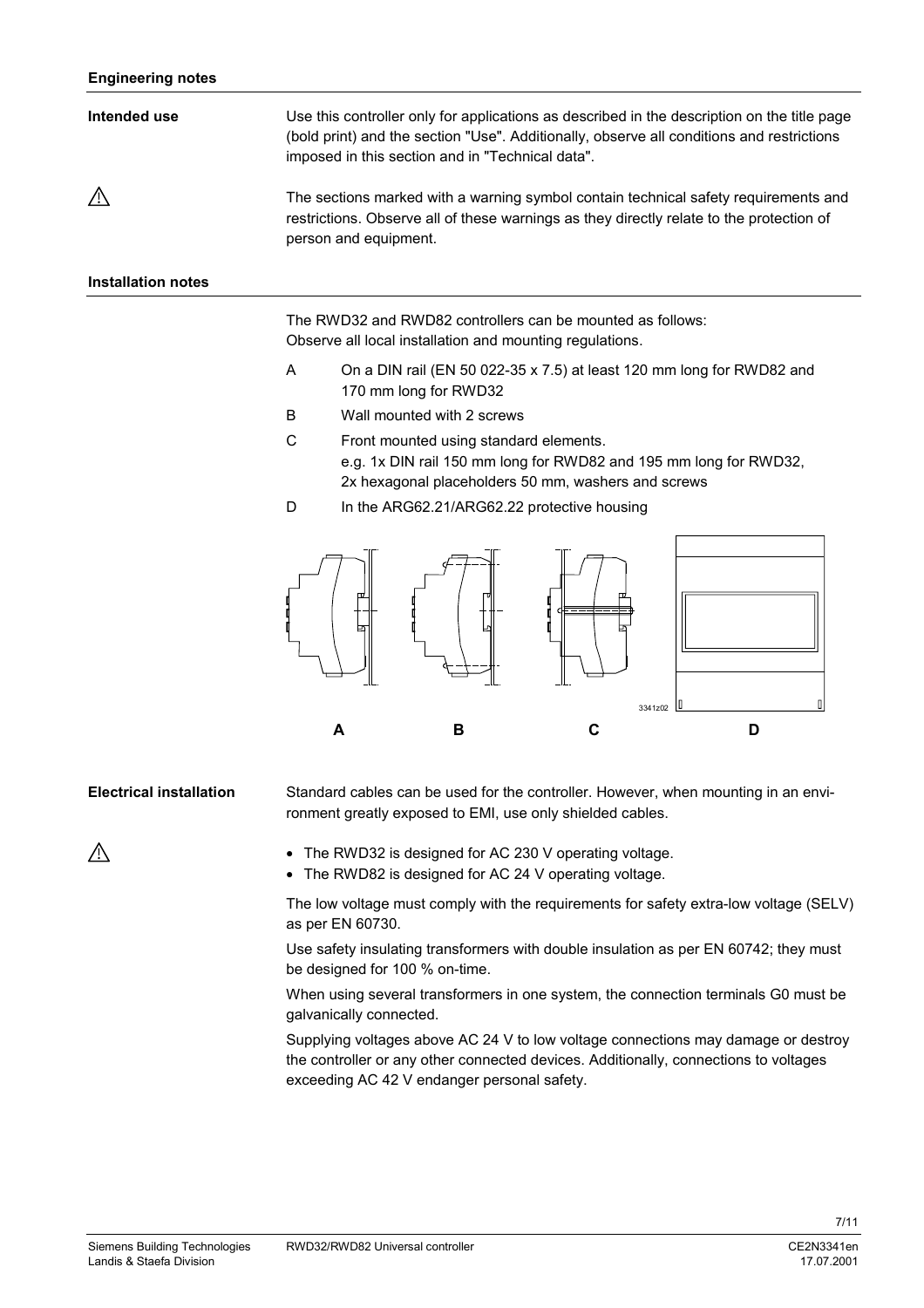A booklet is supplied with the RWD32 & RWD82 controller for commissioning.

Observe the following:

- The controller must be configured for plant-specific operation using standard application number.
- Plant specific fine tuning can be performed if required (refer to the commissioning booklet).
- Power supply to the controller and the connected devices must be guaranteed
- Values and settings entered remain available even on power failure.

#### **Technical data**

#### **General data**

| A Power supply                  | Operating voltage RWD32                      | AC 230 V $\pm$ 15 %                                 |  |
|---------------------------------|----------------------------------------------|-----------------------------------------------------|--|
|                                 | Operating voltage RWD82                      | AC 24 V $\pm$ 20 %                                  |  |
|                                 | Safety extra-low voltage (SELV) as per       | EN 60730                                            |  |
|                                 | Frequency RWD32                              | 50 Hz/60 Hz                                         |  |
|                                 | Frequency RWD82                              | 50 Hz/60 Hz                                         |  |
| Power consumption               | RWD32                                        | 6.5 VA                                              |  |
|                                 | RWD82                                        | 3.5 VA                                              |  |
| LCD                             | Actual and nominal values                    | 4 digits                                            |  |
| Display resolution for (these   | L&S Ni 1000 $\Omega$                         | 0.5 °C                                              |  |
| values do not relate to the     | Pt 1000 $\Omega$                             | 0.5 °C                                              |  |
| controller accuracy)            | Active sensor                                | Depends on the setting range                        |  |
| Environmental                   | Transport                                    | IEC721-3-2                                          |  |
| conditions                      | Climatic conditions                          | Class 2K3                                           |  |
|                                 | Temperature                                  | $-25+70$ °C                                         |  |
|                                 | Humidity                                     | <95 % r.h.                                          |  |
|                                 | <b>Mechanical conditions</b>                 | Class 2M2                                           |  |
| Environmental                   | Operation                                    | IEC721-3-3                                          |  |
| conditions                      | Climatic conditions                          | Class 3K5                                           |  |
|                                 | Temperature                                  | $0+50 °C$                                           |  |
|                                 | Humidity                                     | <95 % r.h.                                          |  |
| IP code                         | Housing                                      | IP 20 as per EN 60529                               |  |
|                                 | Front and with ARG62.21                      | IP 30 as per EN 60529                               |  |
|                                 | Front and with ARG62.22                      | IP 30 as per EN 60529                               |  |
| <b>Product standards</b>        | Automatic electrical controls for            |                                                     |  |
|                                 | household and similar use                    | EN 60730                                            |  |
| $C \epsilon$ conformity         | In accordance with European Union directives |                                                     |  |
|                                 | Electromagnetic compatibility EMC            | 89/336 EEC                                          |  |
|                                 | Low voltage directive                        | 73/23 EEC                                           |  |
|                                 | Emissions                                    | EN 50081-1                                          |  |
|                                 | Immunity                                     | EN 50082-1                                          |  |
|                                 | Safety                                       | EN 60730                                            |  |
| Other international<br>approval |                                              | <b>MAR474</b>                                       |  |
| Terminals                       | Screw terminals for cables with              | min. 0.5 mm dia.                                    |  |
|                                 |                                              | max. 2 x 1.5 mm <sup>2</sup> or 2.5 mm <sup>2</sup> |  |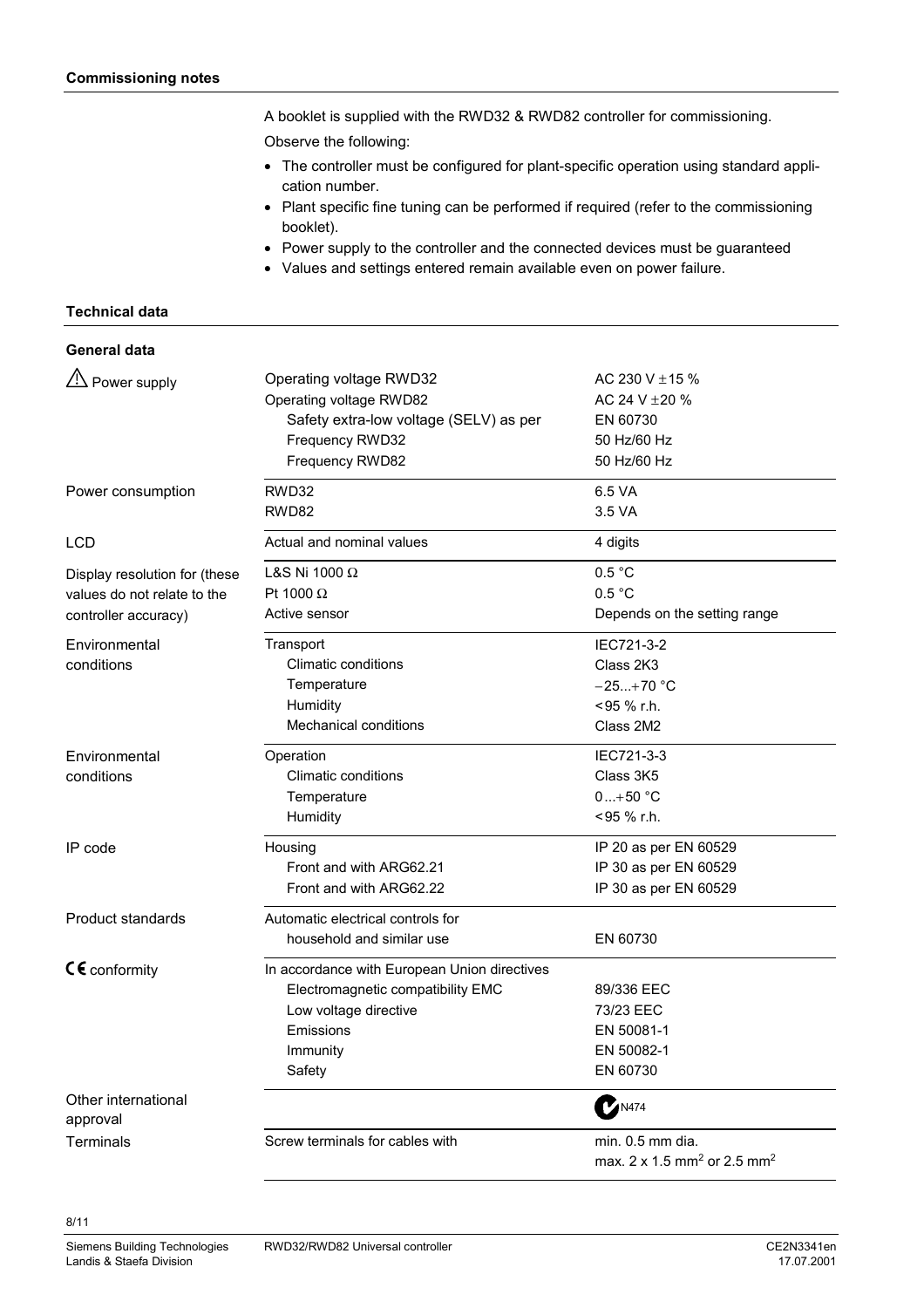| Weight without pack-         | RWD82                                     | 0.297 kg                                     |
|------------------------------|-------------------------------------------|----------------------------------------------|
| aging                        | RWD32                                     | $0.465$ kg                                   |
|                              |                                           |                                              |
| Analog inputs X1, X2         |                                           |                                              |
| L&S Ni 1000 $\Omega$ at 0 °C | <b>Controller Measuring Range</b>         | $-50+150$ °C                                 |
|                              | Max. cable length for dia. 0.6 mm         | max. 300 m                                   |
| Pt 1000 $\Omega$ at 0 °C     | <b>Controller Measuring Range</b>         | $-20+180$ °C                                 |
|                              | Max. cable length for dia. 0.6 mm         | max. 300 m                                   |
| Analog voltages              | Range                                     | DC 010 V corresponding to                    |
|                              |                                           | adjustable range from -100 to 8000           |
| (for measured variables      |                                           | $(^{\circ}C, ^{\circ}F,$ % or no unit)       |
| in °C, % or without unit)    | Max. cable length for dia. 0.6 mm         | max. 300 m                                   |
| Remote setpoints X2          | Range                                     | 01000 $\Omega$ corresponding to adjustable   |
|                              |                                           | range from -100 to 8000 (°C, °F, % or no     |
|                              | Max. cable length for dia. 0.6 mm         | unit)                                        |
|                              |                                           | max. 300 m                                   |
| Digital input D1             | Polling voltage for control commands (DM) | <b>DC 15 V</b>                               |
|                              | Current consumption                       | $<$ 15 mA                                    |
| Digital outputs Q1, Q2       | Relay contacts (potential-free)           |                                              |
|                              | Voltage                                   | AC 24  230 V                                 |
|                              | Maximum rating                            | AC 230 V, 4 A resistive, 3 A ind. (per relay |
|                              |                                           | terminal)                                    |
|                              |                                           | DC 30 V, 4 A                                 |
|                              | Minimum rating                            | AC 19.2 V, 20 mA                             |
|                              |                                           | DC 5 V, 100 mA                               |

#### **Diagrams**

#### **Internal diagram**

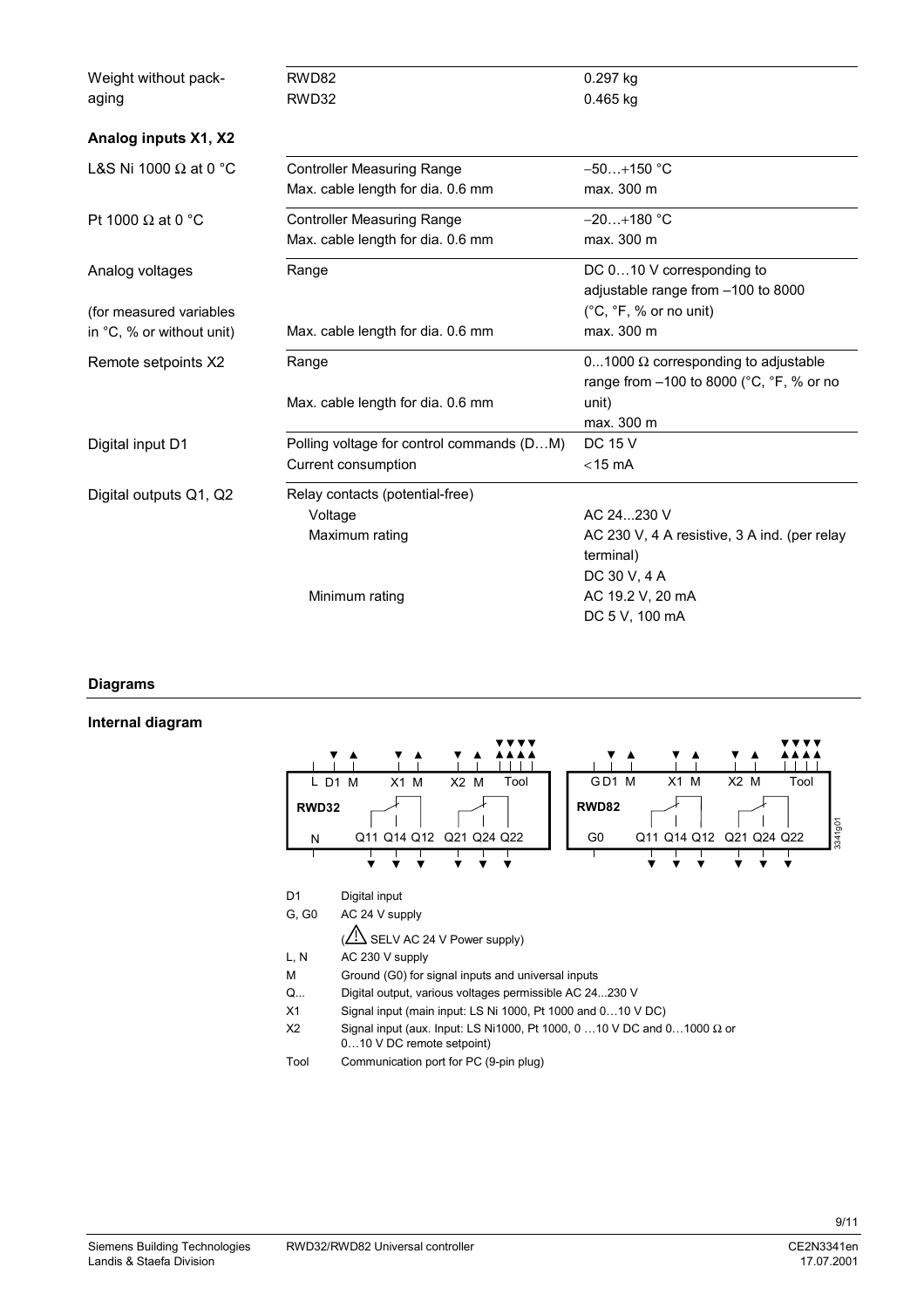#### **Connection diagram**





E1 Electrical load 2-position control

N1 RWD32/82 controllers

PC Personal computer

Q1/Q2 Potential-free relay contacts for 3-position or 2-position control in 2 steps

S1 Time clock or switch

X1 Main input (Termination G appears when X1 is an active sensor)

X2 Auxiliary input or remote setpoint (Termination G appears when X2 is an active sensor)

Y1 Actuator with 3-position control AC 24...230 V

Note

10/11

 $\sqrt{\frac{1}{2}}$  Please note that if you use a DESKTOP computer, the TOOL signal ground is galvanically connected to G0 inside the controller. If the signal line of the computer is grounded to Earth, the G0 line after TOOL connection will be Earthed as well.

This will change from SELV to a PELV.